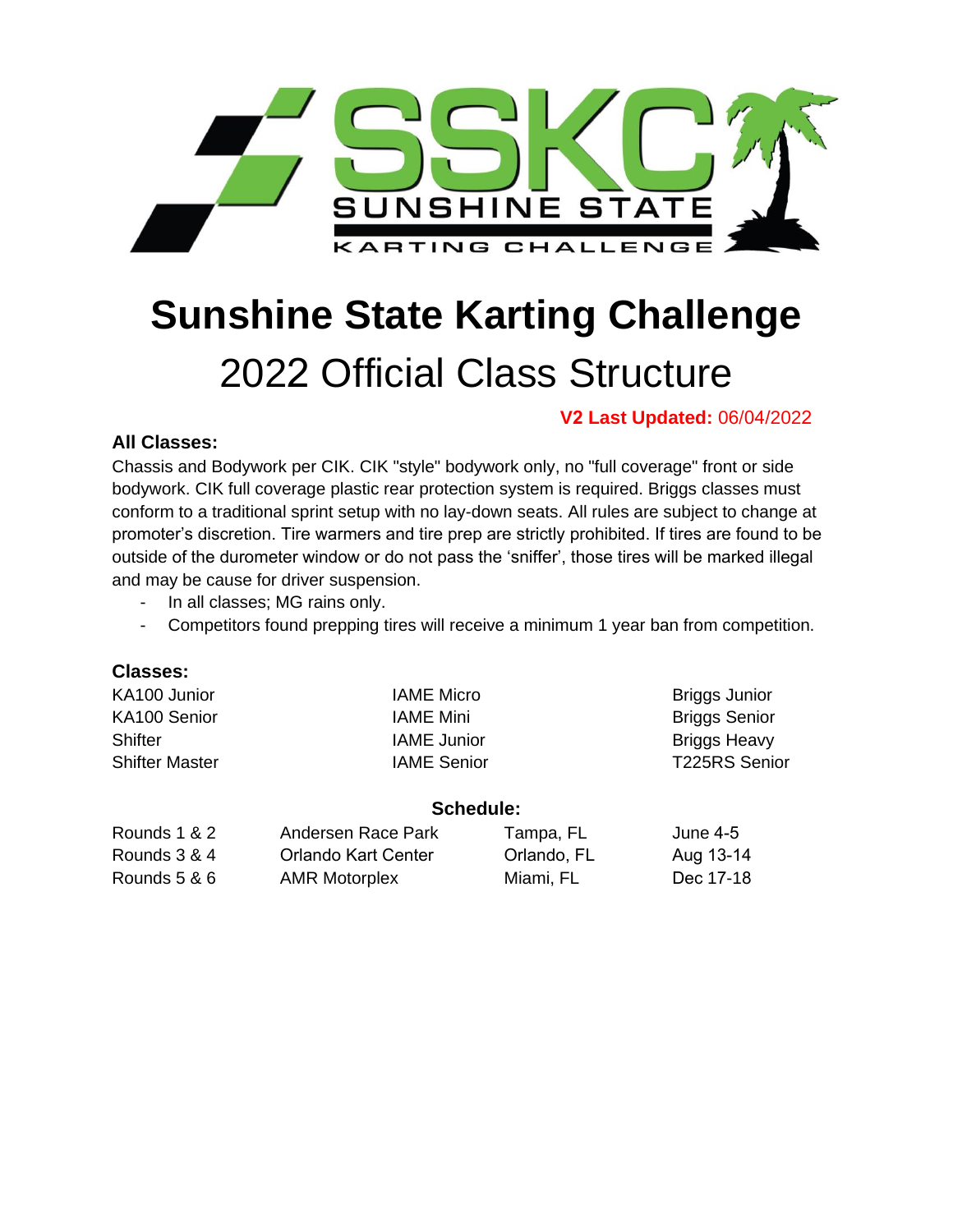#### **Competition Age:**

Unless otherwise stated, a competitor's age for the 2022 race season will be determined by that competitor's age on December 14, 2022. Competitors whose age on December 14, 2022 does not meet the class minimum MUST either present proof of a waiver from another major series (i.e., WKA, USPKS, or SKUSA) or request, in writing, a waiver from SSKC. If a waiver is requested from SSKC, the competitor's racing resume and history *with SSKC* will be reviewed and a decision will be provided, in writing, within 30 days. If a waiver is not approved, the competitor may request a review after each 30-day period following the original decision.

## **ALL DRIVERS UNDER THE AGE OF 15 YEARS OLD MUST WEAR SFI 20.1 COMPLIANT CHEST PROTECTION AT ALL TIMES WHEN ON TRACK. PENALTIES WILL BE ACCESSED FOR FAILURE TO COMPLY WITH THIS DIRECTIVE.**

#### **IAME Micro:**

DRIVER AGE: 7-10 Years Old CHASSIS: Cadet or Standard ENGINES / WEIGHTS: 225 - IAME Mini Swift w/ restricted exhaust header FUEL: VP MS98 or C12 Sold by Host Track TIRE: MG SH 4.60 front and rear SPEC OIL: Xeramic Castor Evolution 2T, Redline 2T, Motul 2T, Elf HTX909 @ 8 oz/gallon AIRBOX: Stock IAME airbox included with respective engine package \*Rain hoods allowed in race director declared wet weather conditions only \*Must turn 7 years old before December 15, 2022 \*Engine according to USPKS Rules

**IAME Mini:** DRIVER AGE: 8-12 Years Old CHASSIS: Cadet or Standard ENGINES / WEIGHTS: 245 - IAME Mini Swift FUEL: VP MS98 or C12 Sold by Host Track TIRE: MG SH 4.60 front and rear SPEC OIL: Xeramic Castor Evolution 2T, Redline 2T, Motul 2T, Elf HTX909 @ 8 oz/gallon AIRBOX: Stock IAME airbox included with respective engine package \*Rain hoods allowed in race director declared wet weather conditions only \*Must turn 8 years old before December 15, 2022 \*Engine according to USPKS Rules

### **IAME Junior:**

DRIVER AGE: 12-15 Years Old ENGINES / WEIGHTS: 320 - IAME X30 w/ 26mm restricted header FUEL: VP MS98 or C12 Sold by Host Track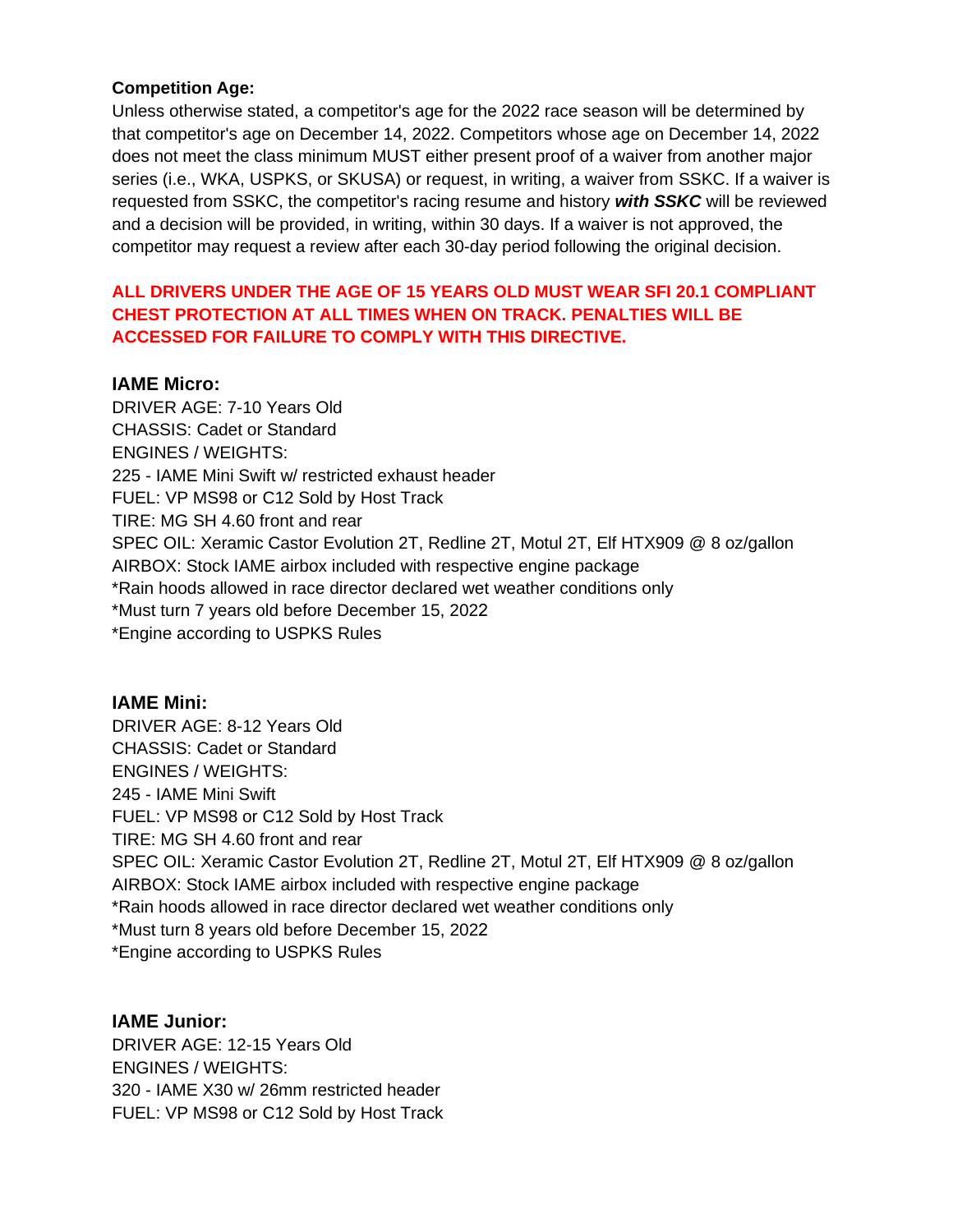TIRE: MG SH 4.60 front and 7.10 rear

SPEC OIL: Xeramic Castor Evolution 2T, Redline 2T, Motul 2T, Elf HTX909 @ 8 oz/gallon AIRBOX: Stock IAME airbox included with respective engine package

- \* Rain hoods allowed in race director declared wet weather conditions only
- \* Must turn 12 years old before December 15, 2022
- \* Engine according to USPKS Rules

# **IAME Senior:**

DRIVER AGE: 15+ Years Old ENGINES / WEIGHTS: 355 - IAME X30 375 – Rok GP FUEL: VP MS98 or C12 Sold by Host Track TIRE: MG SM 4.60 front and 7.10 rear SPEC OIL: Xeramic Castor Evolution 2T, Redline 2T, Motul 2T, Elf HTX909 @ 8 oz/gallon AIRBOX: Stock IAME airbox included with respective engine package \*Rain hoods allowed in race director declared wet weather conditions only \*Must turn 15 years old before December 15, 2022 \*Engine according to USPKS Rules for IAME, Rok Cup USA for Rok

## **Shifter:**

DRIVER AGE: 15+ Years Old ENGINES / WEIGHTS: 385 - Stock Honda CR125 390 - ROK Shifter 395 - IAME SSE 395 - KZ FUEL: VP MS98 or C12 Sold by Host Track TIRE: MG SM 4.60 front and 7.10 rear SPEC OILS: Xeramic Castor Evolution 2T, Redline 2T, Motul 2T, Elf HTX909 @ 8 oz/gallon AIRBOX: Stock airbox with according engine \*Rain hoods allowed in race director declared wet weather conditions only \*Must turn 15 years old before December 15, 2022 \*Engines according to respective rulebooks (SKUSA for IAME, WKA for KZ, ROK Cup USA for ROK, and WKA for CR125)

## **Shifter Master:**

DRIVER AGE: 30+ Years Old OR Driver weighing 200+ lbs with gear ENGINES / WEIGHTS: 405 - Stock Honda CR125 410 - ROK Shifter 415 - IAME SSE 415 - KZ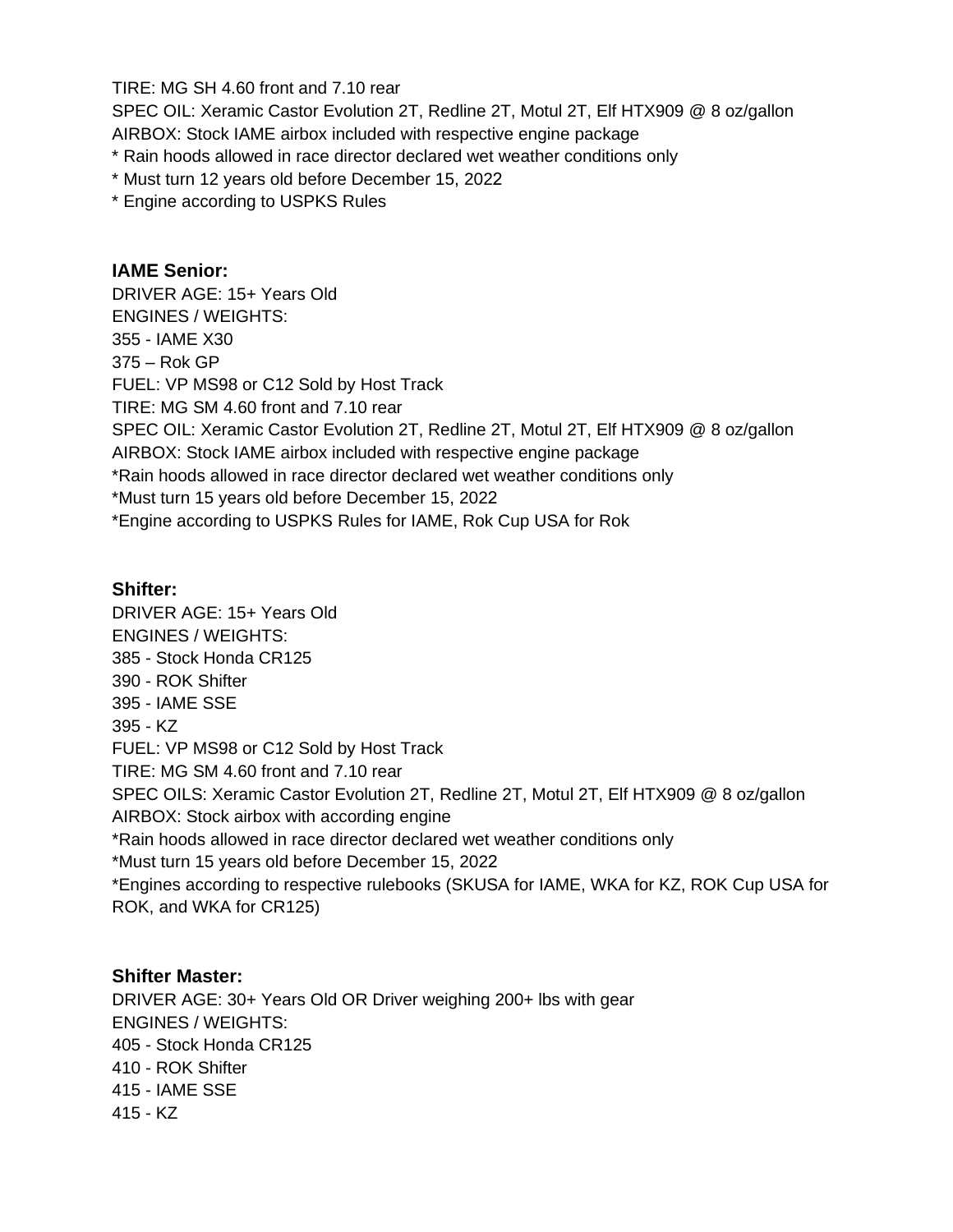FUEL: VP MS98 or C12 Sold by Host Track TIRE: MG SM 4.60 front and 7.10 rear SPEC OILS: Xeramic Castor Evolution 2T, Redline 2T, Motul 2T, Elf HTX909 @ 8 oz/gallon AIRBOX: Stock airbox with according engine \*Rain hoods allowed in race director declared wet weather conditions only \*Must turn 15 years old before December 15, 2022 \*Engines according to respective rulebooks (SKUSA for IAME, WKA for KZ, ROK Cup USA for ROK, and WKA for CR125)

#### **KA100 Junior:**

DRIVER AGE: 11-15 CHASSIS: Standard ENGINES / WEIGHTS: 320 – IAME KA100 FUEL: VP MS98 or C12 Sold by Host Track EXHAUST: 22mm, IAME part # IAH-02020 TIRE: MG SH 4.60 front/ 7.10 rear SPEC OIL: Xeramic Castor Evolution 2T, Redline 2T, Motul 2T, Elf HTX909 @ 8 oz/gallon \*Rain hoods allowed in race director declared wet weather conditions only \*Must turn 11 years old before December 15, 2022 \*Engine according to USPKS Rules

## **KA100 Senior:**

DRIVER AGE: 15+ Years Old ENGINES / WEIGHTS: 360 – IAME KA100 FUEL: VP MS98 or C12 Sold by Host Track TIRE: MG SH 4.60 front/ 7.10 rear SPEC OIL: Xeramic Castor Evolution 2T, Redline 2T, Motul 2T, Elf HTX909 @ 8 oz/gallon \*Rain hoods allowed in race director declared wet weather conditions only \*Must turn 15 years old before December 15, 2022 \*Engine according to USKPS Rules

# **Briggs Junior:** DRIVER AGE: 12-15 Years Old ENGINES / WEIGHTS: 310 - Briggs & Stratton LO206 w/ Yellow Slide FUEL: Sunoco 90 non-ethanol from Host Track TIRE: MG SH "Red" 4.50 Front and 6.00 Rear (Max Rear Wheel Size: 180mm) SPEC OIL: Briggs 4T Synthetic Racing Oil by AMSOIL \*Rain hoods allowed in race director declared wet weather conditions only \*Must turn 12 years old before December 15, 2022 \*Engine according to 2022 Briggs & Stratton Official Rulebook